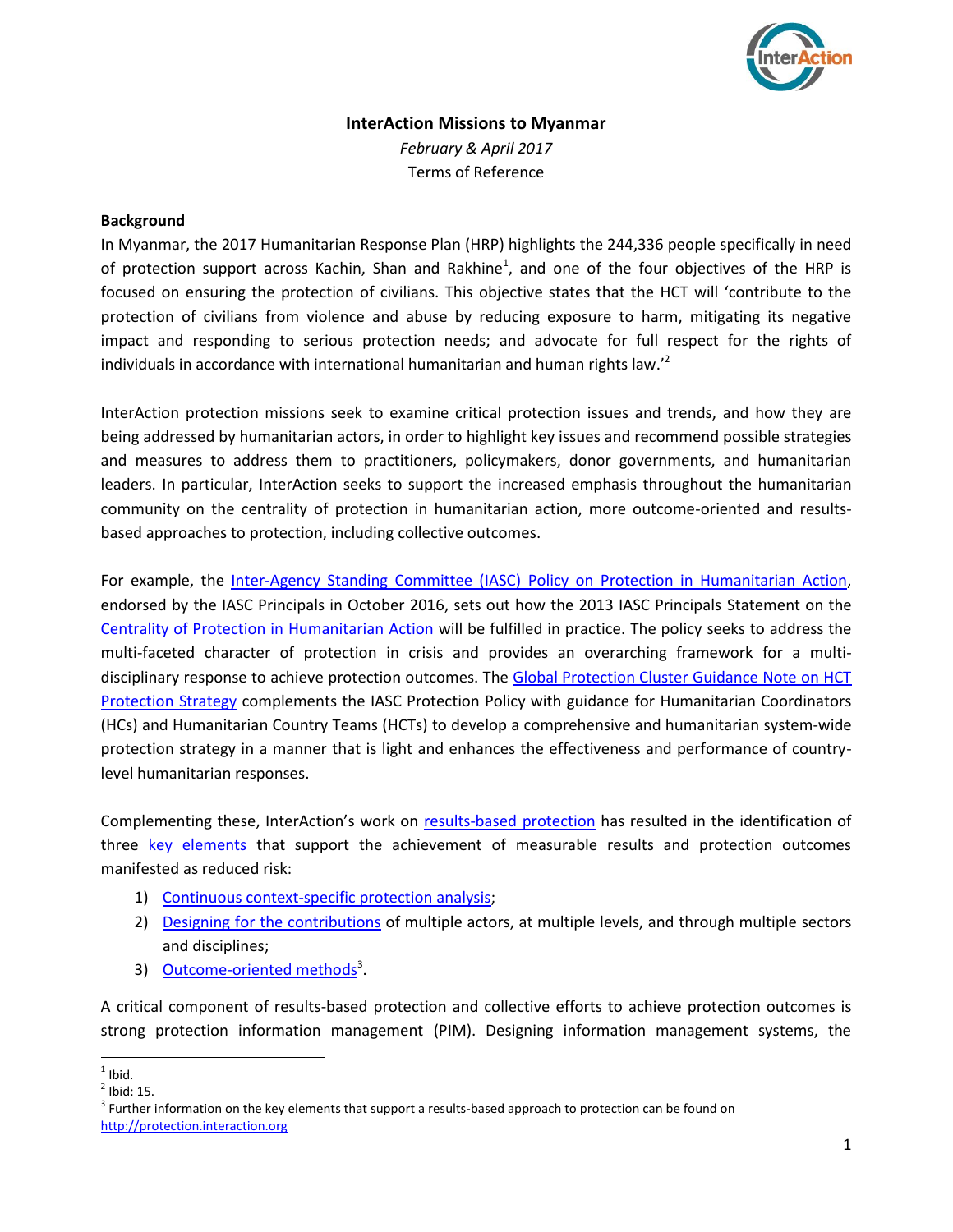

collection, analysis and use of quality protection data and information is a pre-requisite to the strategic and iterative design of strategies to reduce risk, adaptive management, and measurable results.

#### **Purpose**

InterAction is undertaking two complementary missions in support of humanitarian NGOs protection strategies in Myanmar. The first mission in March, focused on NGO roles in relation to the overall protection leadership, coordination, and strategies while the second taking place in April, will focus on critical methods and approaches actors can use to achieve protection outcomes.

Building on the recommendations coming from the first mission (more information on this mission can be found at the end of this document), the second mission<sup>4</sup> in May 2017(22 May – 2 June 2017) will prioritize Rakhine state and will:

- Retrace the analysis, decisions, and actions undertaken in assessment, design, implementation, and monitoring from the perspective of implementing organizations to achieve a protection outcome.
- Retrace the logic and steps from the perspective of the affected population in order to test the assumptions underpinning the programs and the relevance to the affected population's own assessment of their threat environment.
- Identify and document the practical application of the key elements of results-based protection.
- Document and support humanitarian actors' use of protection information management (PIM) for continuous protection analysis, development of strategies, and monitoring.
- Provide recommendations to strengthen the use of the key elements of results-based protection and PIM to enhance sub-national and national protection strategies to achieve protection outcomes.

#### **Methodology & Outputs**

# Mission 2<sup>5</sup>

The following methods will be used to document how the elements of a results-based approach to protection have been applied in practice:

- 1. **Pre-trip desk review and outreach:** Prior to the trip, InterAction will reach out to key actors to obtain and review relevant protection strategy and program materials. Additional, more general background materials will be reviewed that include historical and context specific analysis of the protection issue within Myanmar. Findings and recommendations coming from the first mission will further inform the understanding of the context, core challenges and gaps, and specific opportunities.
- 2. **Recreate the causal logic:** Based on current protection strategy/work plans and relevant programming, the RBP Program team will:
	- Rebuild a causal logic for one protection issue;

 $\overline{a}$ <sup>4</sup> Jessica Lenz (Senior Program Manager – Protection at InterAction), Kelsey Hampton (Policy Coordinator – Protection at InterAction), and Brennan Webert (Protection Advisor at Danish Refugee Council).

<sup>&</sup>lt;sup>5</sup> The methodology used for this mission is based on the methods and approach of InterAction's support mission t[o Colombia](https://protection.interaction.org/results-based-protection-report-field-mission-to-colombia/) (May 2016).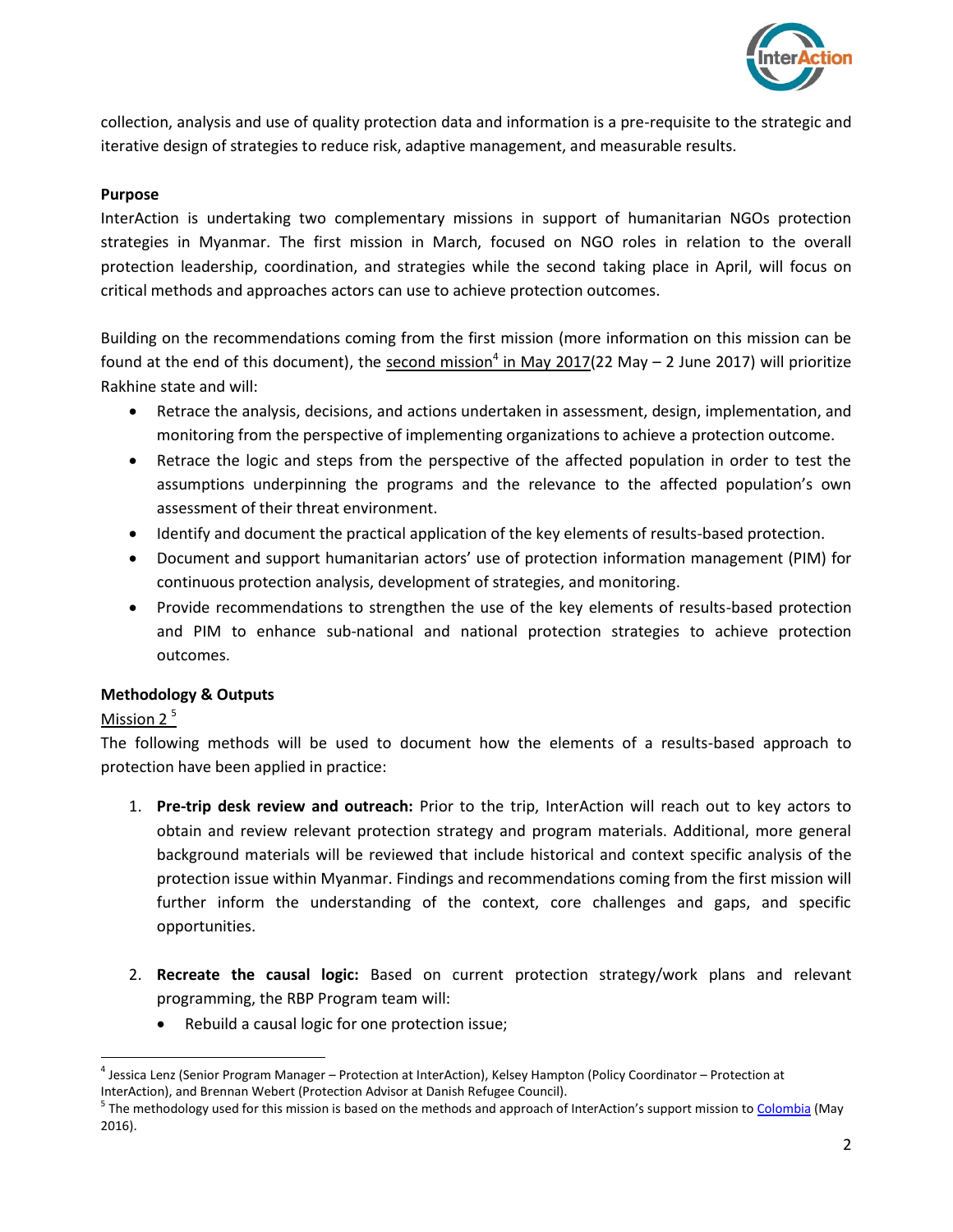

- Use the PIM Principles to assess how data was / is being collected and used;
- Use the PIM matrix to determine how data is being used /collected;
- Use the PIM Process to explore what steps have been undertaken to inform the information requirements of the protection analysis;
- Map and identify pathways, linkages and gaps within the response;
- Establish where various actors contribute to achieving the desired outcome.

The causal logic and use of PIM will also be explored with actors in Rakhine, Myanmar to understand their logic behind the response. A **meeting on Thursday May 25th** at the beginning of the visit will take place with key actors of the protection cluster at the sub-national level in addition to a **full day meeting/workshop on Monday May 29th** . This information will be cross-checked and analyzed against the reconstructed causal logic. Additional questions, challenges, and issues the protection cluster members raise will be used to help refine a more complete picture of the causal logic and use of PIM.

- 3. **Key stakeholder consultations:** Meetings will take place with a range of actors to explore multiple perspectives on how the results-based approach has been applied in practice:
	- Bi-lateral meetings: to explore how individuals are contributing to the outcome;
	- Stakeholder focus groups: to gather the perspective from the affected population;
	- Community **PRA exercises** to help retrace the causal logic from the perspective of the affected population.

A range of techniques will be used to build an illustrative case study, including (as/if security and sensitivities allows) audio recordings, videos, and photographs. Engagement with affected populations and the use of any content will follow strict ethical procedures including informed consent, confidentiality, and security protocols.

4. **End of trip meeting with key stakeholders:** A meeting will be convened with key actors in-country (Yangon) on **Wednesday May 31st** to share key findings on positive steps already being taken to achieve protection outcomes.

The end of trip meeting will be done in conjunction with a workshop on results-based protection to provide an overview of the key elements and how results-based protection can be used to achieve protection outcomes. The meeting will use the findings from the Kachin documentation process to illustrate how agencies are applying results-based approaches and how they can further strengthen these efforts to better support protection outcomes.

- 5. The **expected outputs** of Mission 2 include:
	- A written report highlighting recommendations for strengthening and incorporating the key elements of results-based protection and the use of PIM to support in-country protection strategies;